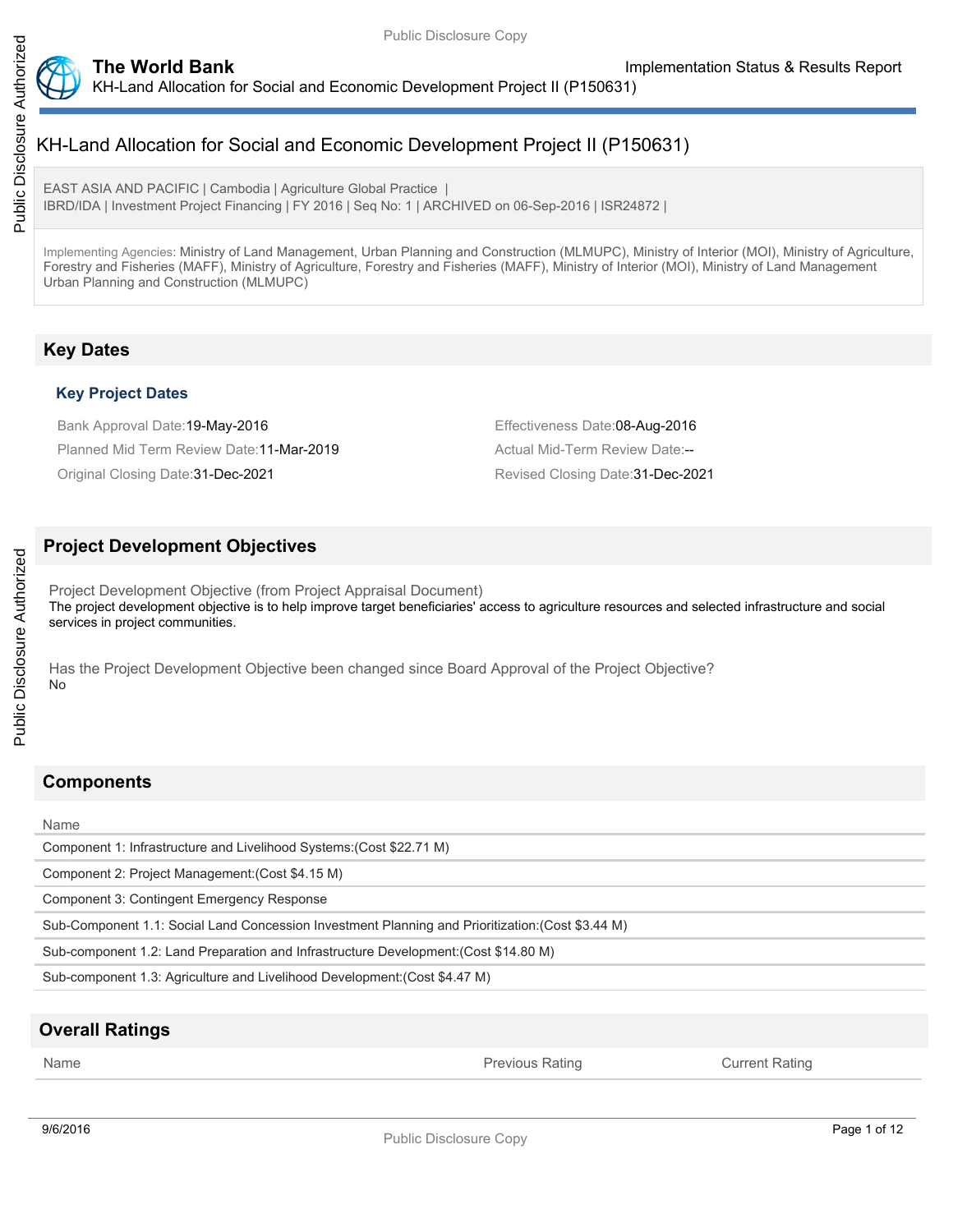

| Progress towards achievement of PDO  | $- -$ | • Satisfactory |
|--------------------------------------|-------|----------------|
| Overall Implementation Progress (IP) | --    | • Satisfactory |
| Overall Risk Rating                  | --    | • Substantial  |

#### **Implementation Status and Key Decisions**

The project Financing Agreement was signed on June 9, 2016. The Project Effectiveness was declared on August 8, 2016. The official project launching event is planned on September 2016. Participation will include all major stakeholders. Project Teams of Implementation Agencies (IAs) are nominated and ready to work.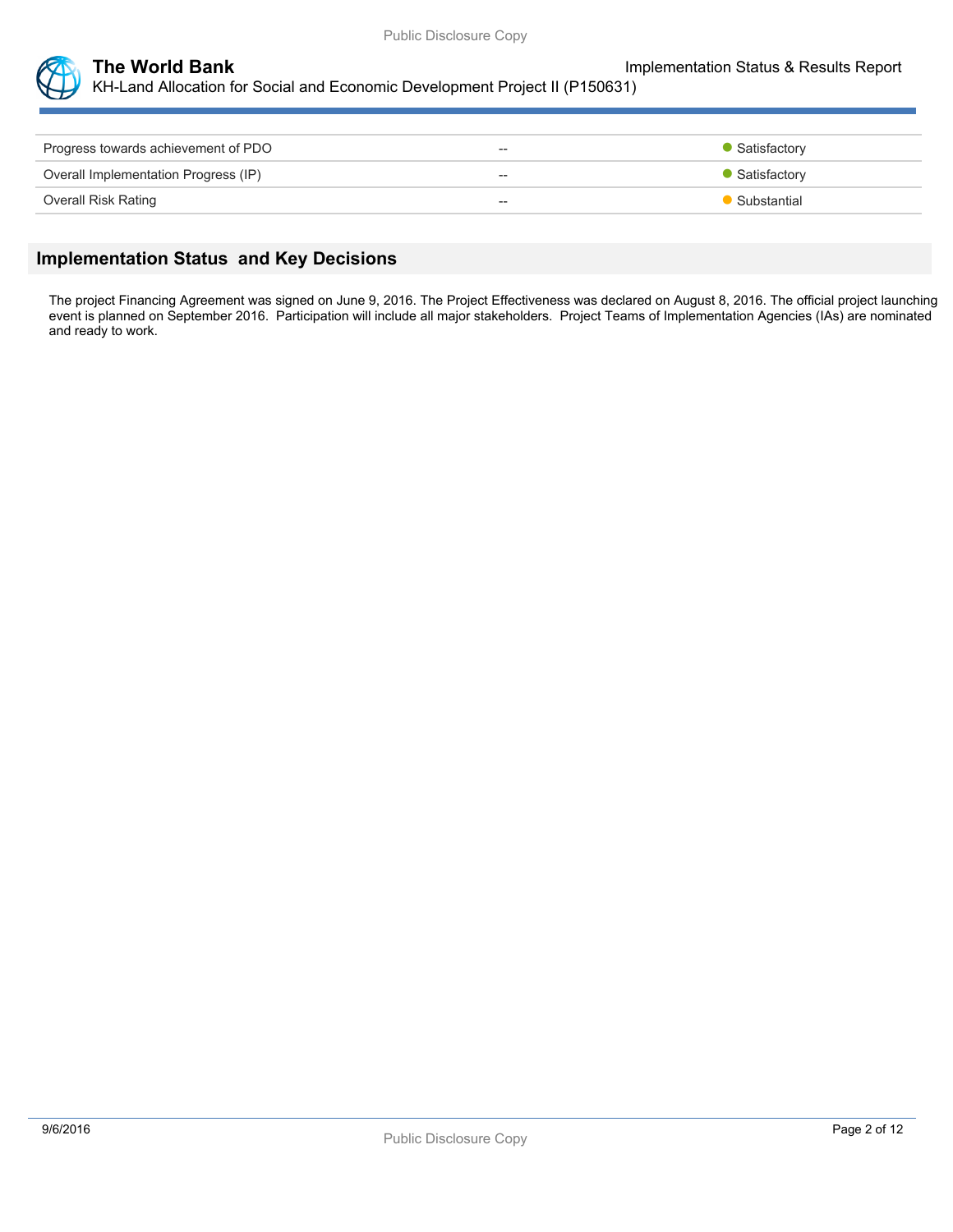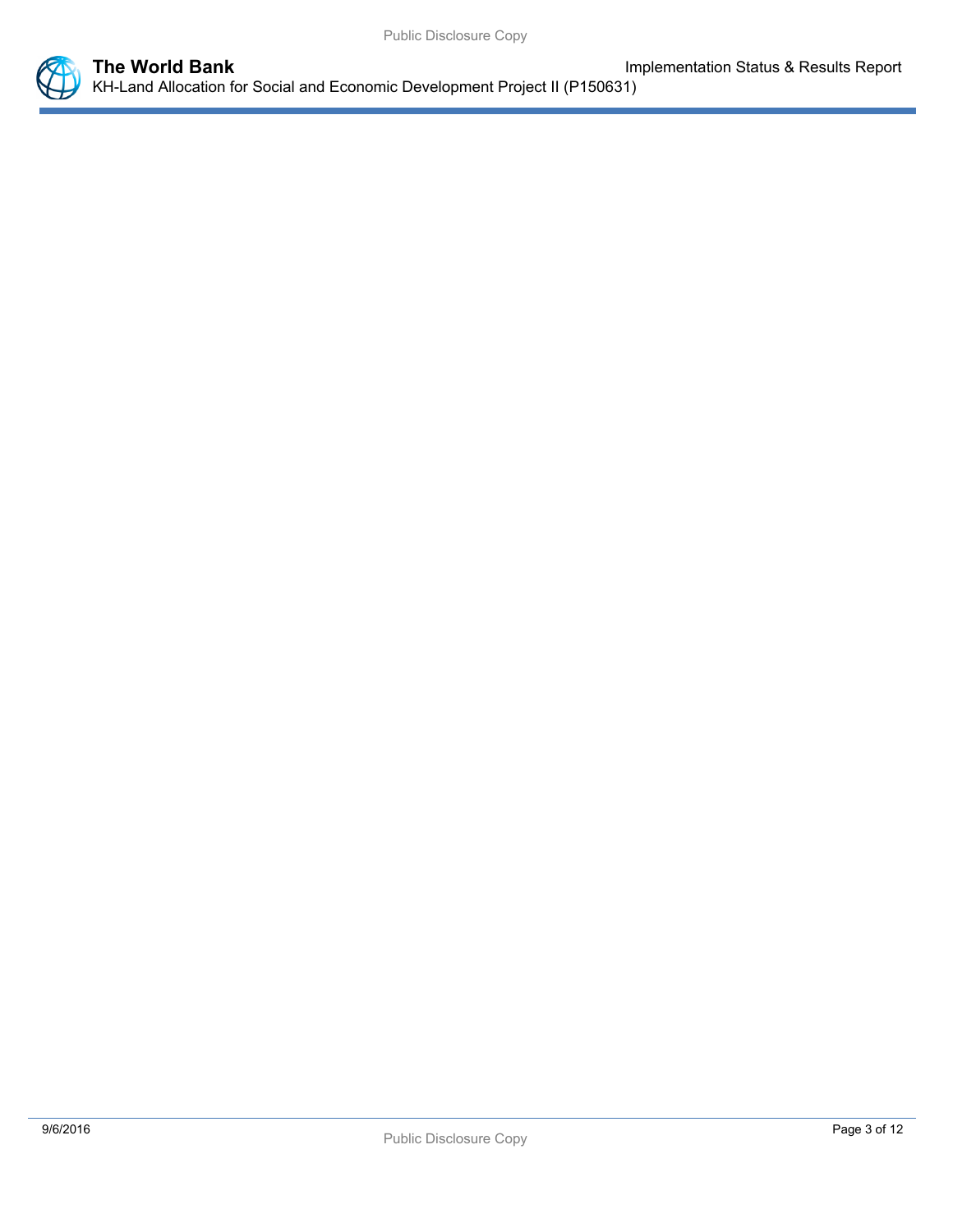**The World Bank Implementation Status & Results Report** KH-Land Allocation for Social and Economic Development Project II (P150631)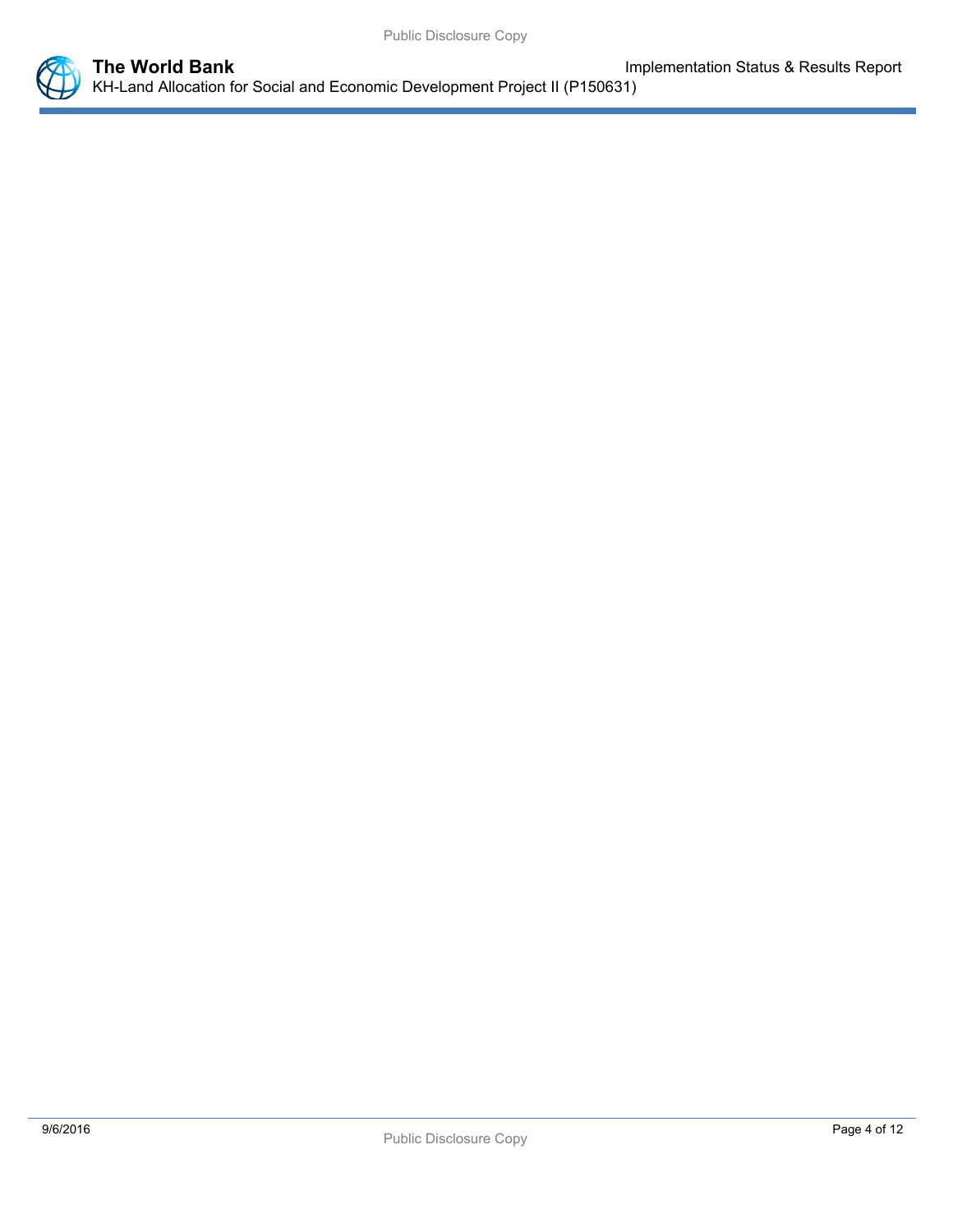#### **Risks**

# **Systematic Operations Risk-rating Tool**

| <b>Risk Category</b>                                            | Rating at Approval | <b>Previous Rating</b>                              | <b>Current Rating</b> |
|-----------------------------------------------------------------|--------------------|-----------------------------------------------------|-----------------------|
| <b>Political and Governance</b>                                 | $\bullet$ High     | $\overline{\phantom{m}}$                            | $\bullet$ High        |
| Macroeconomic                                                   | • Moderate         | $\qquad \qquad -$                                   | • Moderate            |
| Sector Strategies and Policies                                  | $\bullet$ Low      | $\hspace{0.05cm} -\hspace{0.05cm} -\hspace{0.05cm}$ | $\bullet$ Low         |
| Technical Design of Project or Program                          | • Moderate         | $\hspace{0.05cm} -\hspace{0.05cm} -\hspace{0.05cm}$ | • Moderate            |
| Institutional Capacity for Implementation and<br>Sustainability | • Substantial      | $- -$                                               | • Substantial         |
| Fiduciary                                                       | $\bullet$ High     | $- -$                                               | $\bullet$ High        |
| <b>Environment and Social</b>                                   | • Moderate         | $\hspace{0.05cm} -\hspace{0.05cm} -\hspace{0.05cm}$ | • Moderate            |
| <b>Stakeholders</b>                                             | • Substantial      | $\hspace{0.05cm} -\hspace{0.05cm} -\hspace{0.05cm}$ | • Substantial         |
| Other                                                           | • Low              | $\qquad \qquad -$                                   | $\bullet$ Low         |
| Overall                                                         | • Substantial      | $- -$                                               | • Substantial         |
|                                                                 |                    |                                                     |                       |

# **Results**

### **Project Development Objective Indicators**

| ► Eligible families that have received support for land tenure security (Percentage, Custom) |                 |                   |                  |            |  |
|----------------------------------------------------------------------------------------------|-----------------|-------------------|------------------|------------|--|
|                                                                                              | <b>Baseline</b> | Actual (Previous) | Actual (Current) | End Target |  |
| Value                                                                                        | 0.00            | --                | $-$              | 100.00     |  |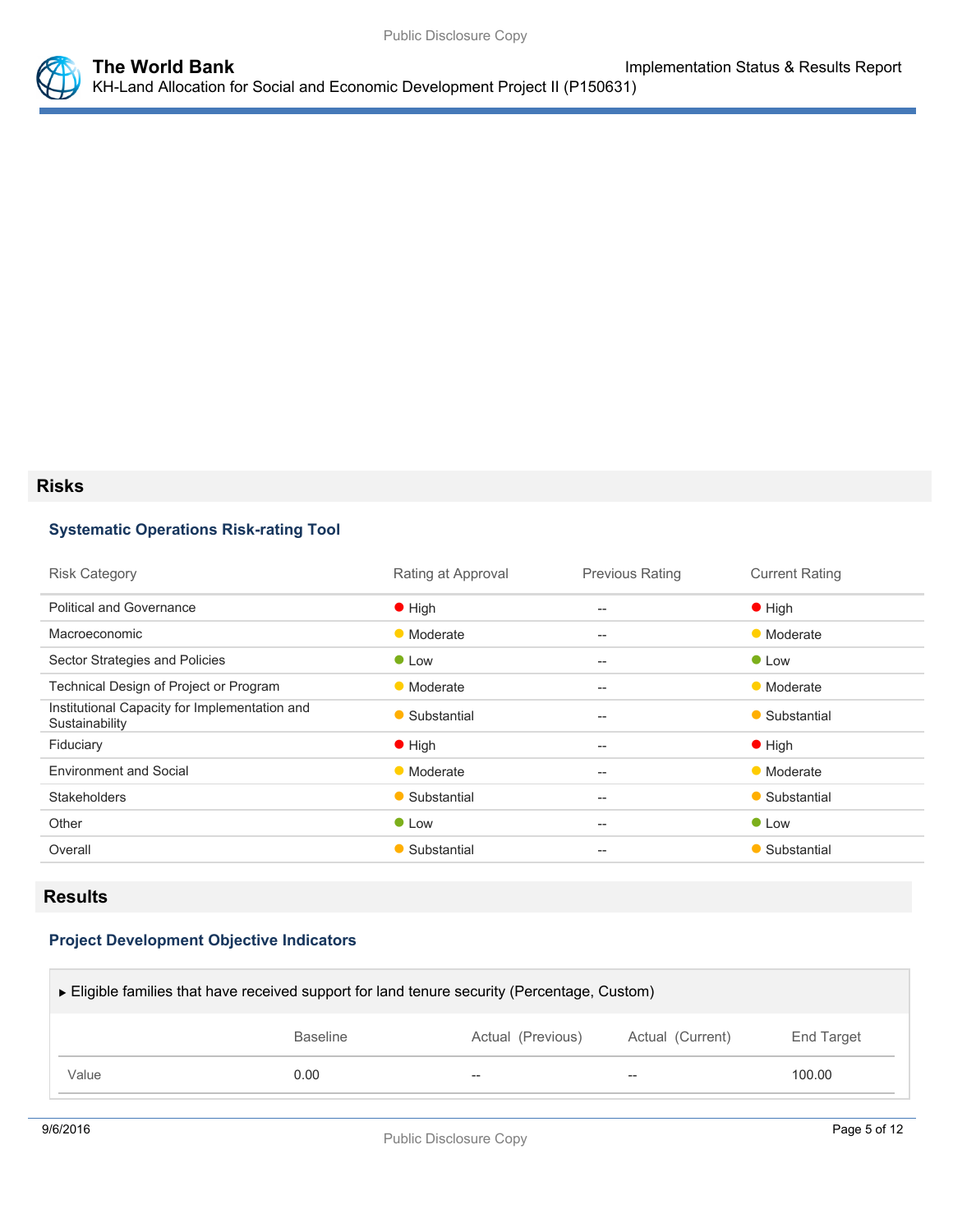



| Date | 23-Mar-2016 | $\hspace{0.05cm}$ | $- -$ | 30-Jul-2021 |
|------|-------------|-------------------|-------|-------------|
|      |             |                   |       |             |
|      |             |                   |       |             |
|      |             |                   |       |             |

#### Public infrastructure and other services provided as elaborated in AWPB (Percentage, Custom)

|       | Baseline    | Actual (Previous) | Actual (Current)         | End Target  |
|-------|-------------|-------------------|--------------------------|-------------|
| Value | 0.00        | $- -$             | $-\!$                    | 90.00       |
| Date  | 23-Mar-2016 | $- -$             | $\overline{\phantom{m}}$ | 30-Jul-2021 |

#### Targeted clients satisfied with agricultural services (percentage) (Percentage, Core)

|       | <b>Baseline</b> | Actual (Previous) | Actual (Current)  | End Target  |
|-------|-----------------|-------------------|-------------------|-------------|
| Value | 0.00            | $-$               | $-$               | 70.00       |
| Date  | 23-Mar-2016     | $-\!$             | $\hspace{0.05cm}$ | 30-Jul-2021 |

#### Targeted clients – female (number) (Number, Core Supplement)

|       | <b>Baseline</b> | Actual (Previous)                     | Actual (Current)  | End Target |
|-------|-----------------|---------------------------------------|-------------------|------------|
| Value | 975.00          | $\hspace{0.05cm}$ – $\hspace{0.05cm}$ | $\hspace{0.05cm}$ | 1300.00    |
|       |                 |                                       |                   |            |

#### Targeted clients- male (number) (Number, Core Supplement)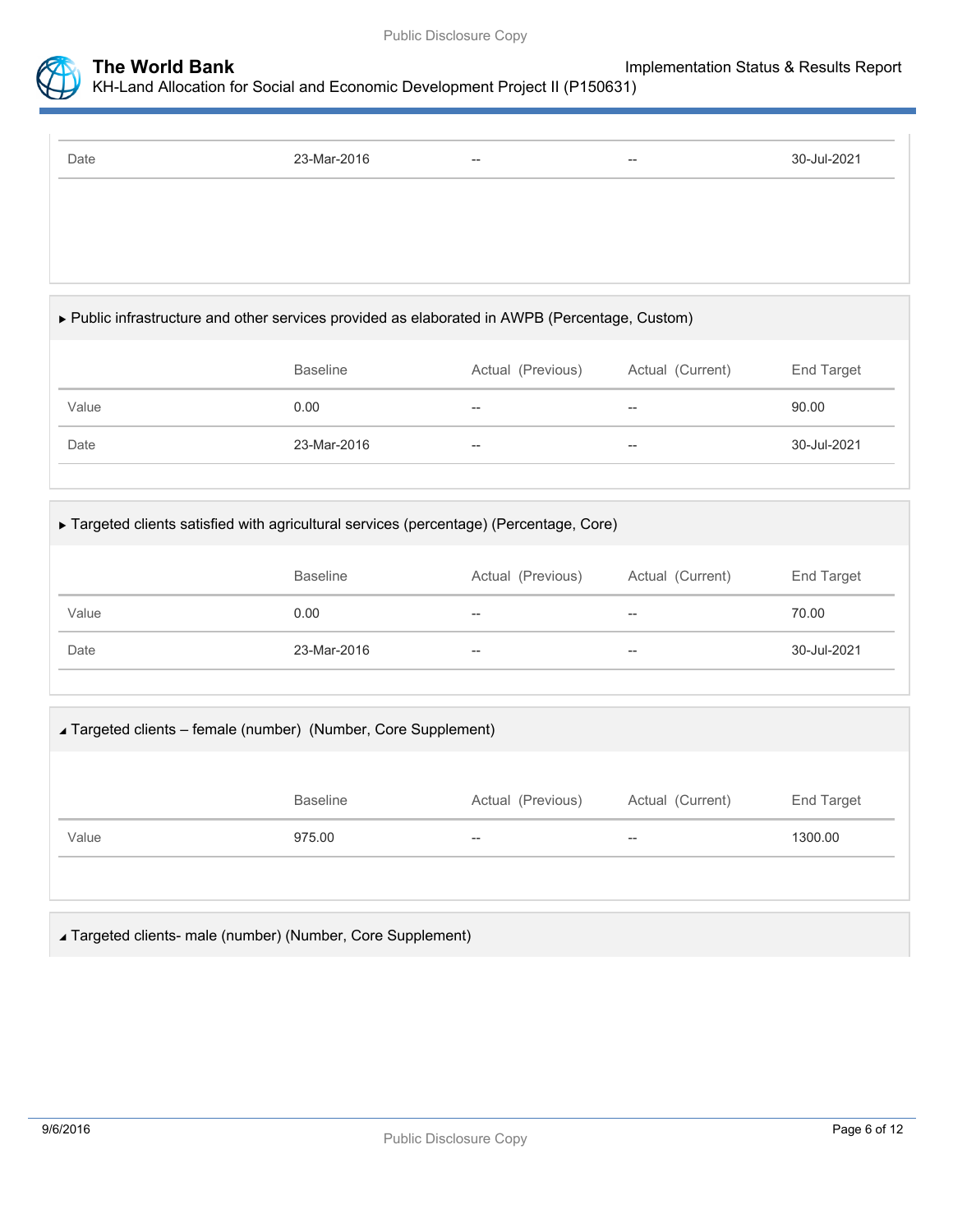

|       | <b>Baseline</b> | Actual (Previous) | Actual (Current)                                    | End Target |
|-------|-----------------|-------------------|-----------------------------------------------------|------------|
| Value | 3375.00         | $- -$             | $\hspace{0.05cm} -\hspace{0.05cm} -\hspace{0.05cm}$ | 3900.00    |
|       |                 |                   |                                                     |            |

| Targeted clients satisfied with agricultural services - female (number) (Number, Core Supplement) |                 |                   |                  |            |
|---------------------------------------------------------------------------------------------------|-----------------|-------------------|------------------|------------|
|                                                                                                   | <b>Baseline</b> | Actual (Previous) | Actual (Current) | End Target |
| Value                                                                                             | 0.00            | $- -$             | --               | 637.00     |
|                                                                                                   |                 |                   |                  |            |

| Targeted clients satisfied with agricultural services - male (number) (Number, Core Supplement) |                 |                   |                  |            |  |
|-------------------------------------------------------------------------------------------------|-----------------|-------------------|------------------|------------|--|
|                                                                                                 |                 |                   |                  |            |  |
|                                                                                                 | <b>Baseline</b> | Actual (Previous) | Actual (Current) | End Target |  |
| Value                                                                                           | 0.00            | --                | --               | 1911.00    |  |
|                                                                                                 |                 |                   |                  |            |  |
|                                                                                                 |                 |                   |                  |            |  |

#### Overall Comments

### **Intermediate Results Indicators**

| ► Target popIn with use or ownership rights recorded as a result of the project (Number, Core) |                 |                   |                  |             |  |  |
|------------------------------------------------------------------------------------------------|-----------------|-------------------|------------------|-------------|--|--|
|                                                                                                | <b>Baseline</b> | Actual (Previous) | Actual (Current) | End Target  |  |  |
| Value                                                                                          | 4697.00         | $-$               | --               | 5141.00     |  |  |
| Date                                                                                           | 23-Mar-2016     | $-$               | --               | 30-Jul-2021 |  |  |
|                                                                                                |                 |                   |                  |             |  |  |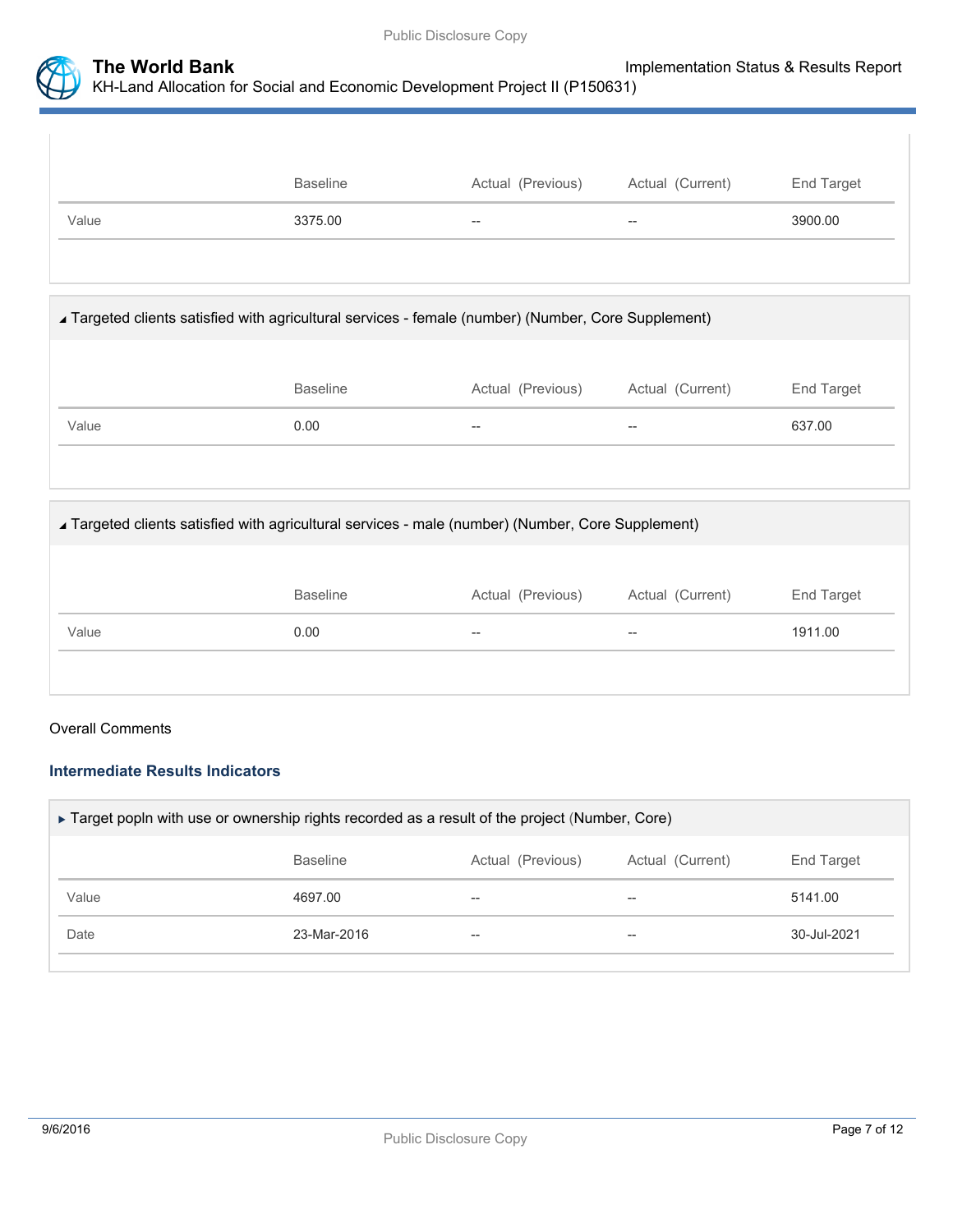

| ► Land prepared and planted with cover crop (Percentage, Custom) |                 |                          |                   |             |  |
|------------------------------------------------------------------|-----------------|--------------------------|-------------------|-------------|--|
|                                                                  | <b>Baseline</b> | Actual (Previous)        | Actual (Current)  | End Target  |  |
| Value                                                            | 25.00           | $\overline{\phantom{m}}$ | $\hspace{0.05cm}$ | 100.00      |  |
| Date                                                             | 23-Mar-2016     | $\hspace{0.05cm}$        | $- -$             | 30-Jul-2021 |  |
|                                                                  |                 |                          |                   |             |  |

| ► Land under productive agriculture (Percentage, Custom) |                 |                   |                  |             |
|----------------------------------------------------------|-----------------|-------------------|------------------|-------------|
|                                                          | <b>Baseline</b> | Actual (Previous) | Actual (Current) | End Target  |
| Value                                                    | 30.00           | --                | $-$              | 80.00       |
| Date                                                     | 23-Mar-2016     | $- -$             | $- -$            | 30-Jul-2021 |

| ► Land area where sustainable land mgt. practices were adopted as a result of proj (Hectare(Ha), Core) |                 |                   |                  |             |
|--------------------------------------------------------------------------------------------------------|-----------------|-------------------|------------------|-------------|
|                                                                                                        | <b>Baseline</b> | Actual (Previous) | Actual (Current) | End Target  |
| Value                                                                                                  | 500.00          | --                | --               | 5000.00     |
| Date                                                                                                   | 23-Mar-2016     | $-$               | --               | 30-Jul-2021 |
|                                                                                                        |                 |                   |                  |             |

| ► Clients who have adopted an improved agr. technology promoted by the project (Number, Core) |                 |                   |                  |             |
|-----------------------------------------------------------------------------------------------|-----------------|-------------------|------------------|-------------|
|                                                                                               | <b>Baseline</b> | Actual (Previous) | Actual (Current) | End Target  |
| Value                                                                                         | 1350.00         | --                | $- -$            | 3640.00     |
| Date                                                                                          | 23-Mar-2016     | --                | $- -$            | 30-Jul-2021 |
|                                                                                               |                 |                   |                  |             |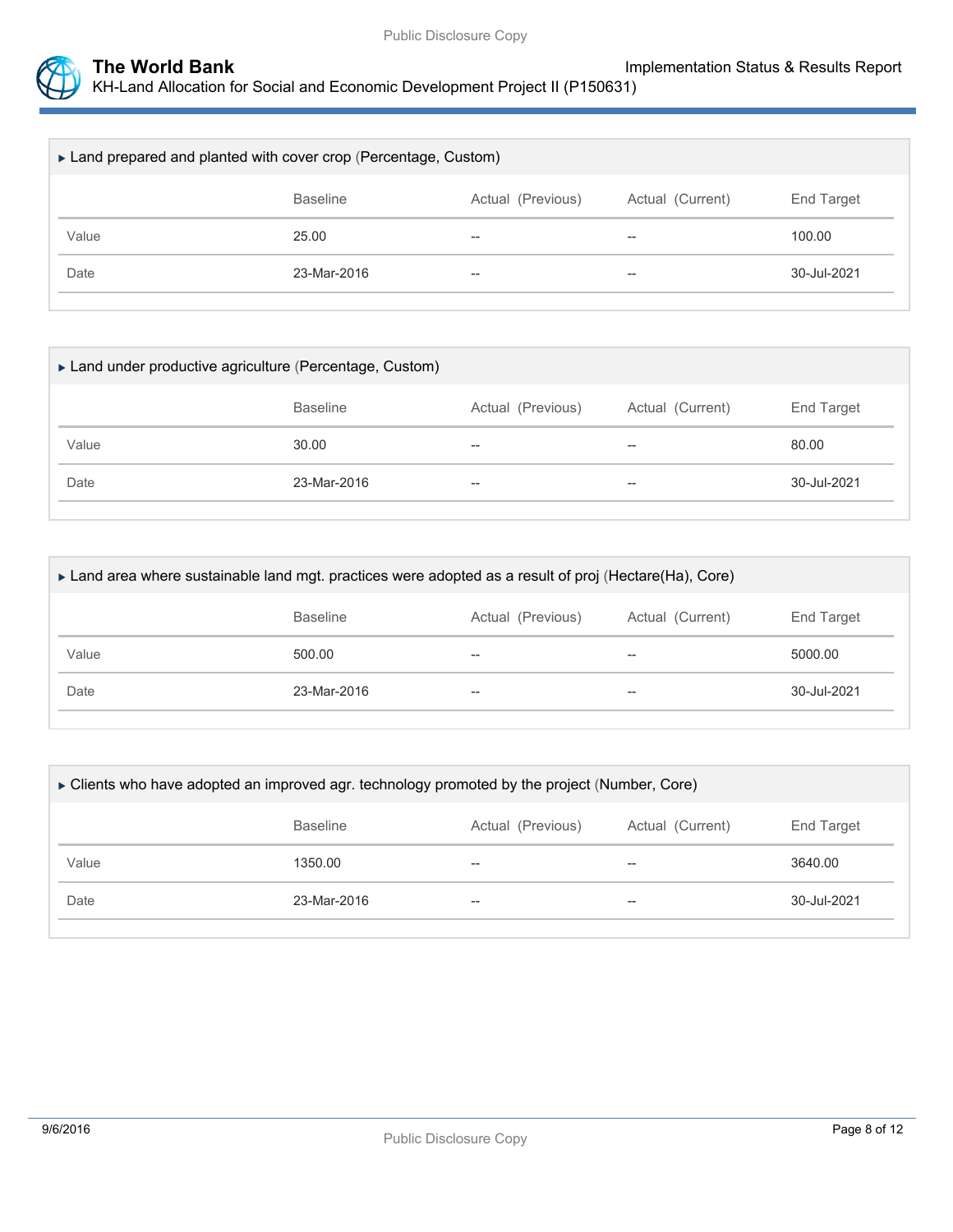

| Clients who adopted an improved agr. technology promoted by project – female (Number, Core Breakdown) |                 |                          |                          |             |
|-------------------------------------------------------------------------------------------------------|-----------------|--------------------------|--------------------------|-------------|
|                                                                                                       | <b>Baseline</b> | Actual (Previous)        | Actual (Current)         | End Target  |
| Value                                                                                                 | 350.00          | $- -$                    | $\overline{\phantom{m}}$ | 910.00      |
| Date                                                                                                  | 23-Mar-2016     | $\overline{\phantom{m}}$ | --                       | 30-Jul-2021 |
|                                                                                                       |                 |                          |                          |             |

| ► Targeted clients who are members of an association (percentage) (Percentage, Core) |                          |                  |             |  |
|--------------------------------------------------------------------------------------|--------------------------|------------------|-------------|--|
| <b>Baseline</b>                                                                      | Actual (Previous)        | Actual (Current) | End Target  |  |
| 8.00                                                                                 | $- -$                    | $- -$            | 90.00       |  |
| 23-Mar-2016                                                                          | $\overline{\phantom{m}}$ | $- -$            | 30-Jul-2021 |  |
|                                                                                      |                          |                  |             |  |

| <b>∡ Targeted clients - female (number) (Number, Core Breakdown)</b> |                 |                   |                  |             |
|----------------------------------------------------------------------|-----------------|-------------------|------------------|-------------|
|                                                                      | <b>Baseline</b> | Actual (Previous) | Actual (Current) | End Target  |
| Value                                                                | 975.00          | $- -$             | $-$              | 1300.00     |
| Date                                                                 | 23-Mar-2016     | $\hspace{0.05cm}$ | $-$              | 30-Jul-2021 |
|                                                                      |                 |                   |                  |             |

| ∡ Targeted clients - male (number) (Number, Core Breakdown) |                 |                   |                          |                   |
|-------------------------------------------------------------|-----------------|-------------------|--------------------------|-------------------|
|                                                             | <b>Baseline</b> | Actual (Previous) | Actual (Current)         | <b>End Target</b> |
| Value                                                       | 3375.00         | $- -$             | $\overline{\phantom{m}}$ | 3900.00           |
| Date                                                        | 23-Mar-2016     | $- -$             | $- -$                    | 30-Jul-2021       |
|                                                             |                 |                   |                          |                   |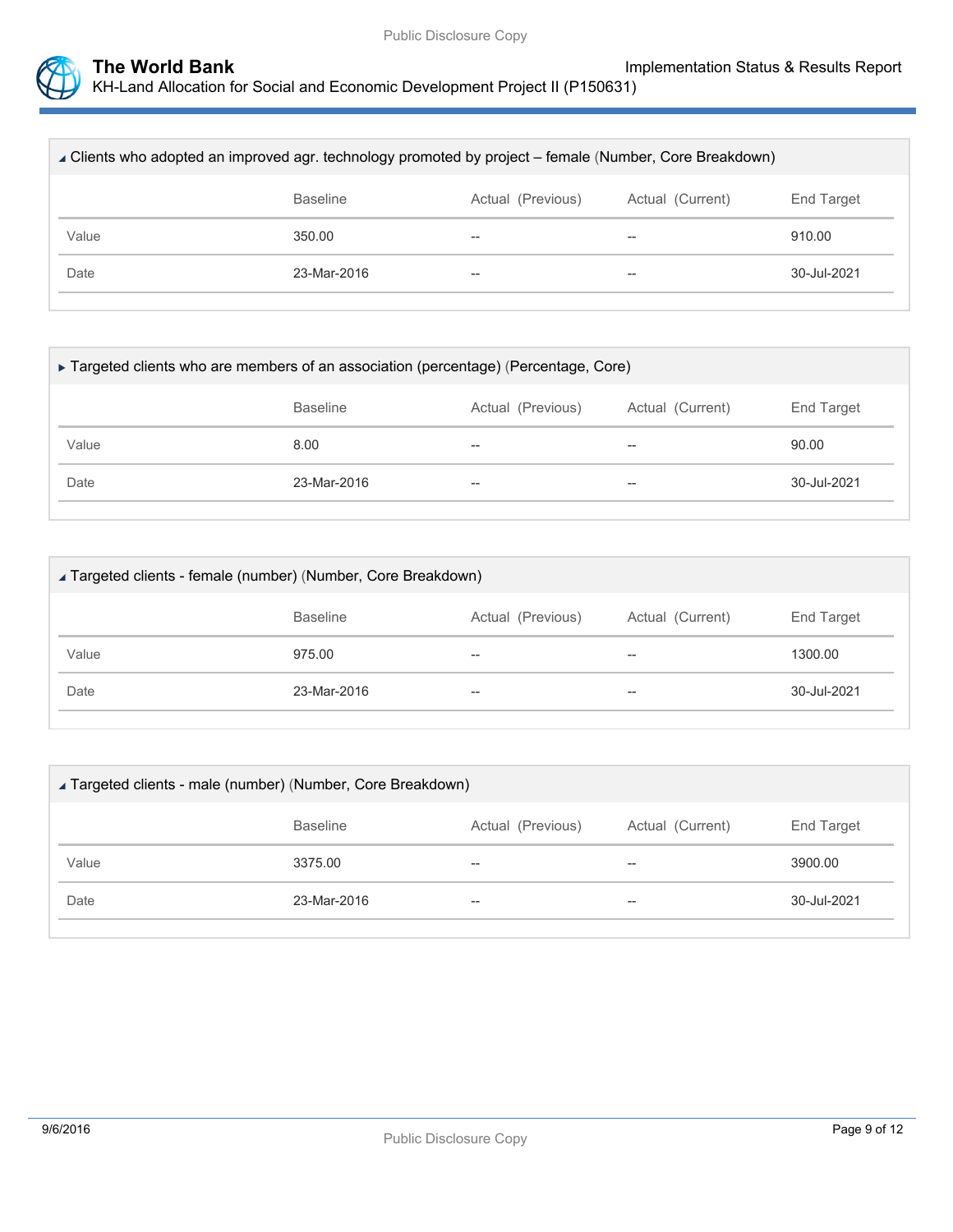

| Targeted clients who are members of an association – female (number) (Number, Core Breakdown) |                 |                          |                  |                 |
|-----------------------------------------------------------------------------------------------|-----------------|--------------------------|------------------|-----------------|
|                                                                                               | <b>Baseline</b> | Actual (Previous)        | Actual (Current) | End Target      |
| Value                                                                                         | 104.00          | $- -$                    | $- -$            | 1170.00         |
| Date                                                                                          | 23-Mar-2016     | $\overline{\phantom{m}}$ | $- -$            | $30 -$ Jul-2021 |
|                                                                                               |                 |                          |                  |                 |

| Targeted clients who are members of an association - male (number) (Number, Core Breakdown) |                 |                   |                  |             |
|---------------------------------------------------------------------------------------------|-----------------|-------------------|------------------|-------------|
|                                                                                             | <b>Baseline</b> | Actual (Previous) | Actual (Current) | End Target  |
| Value                                                                                       | 312.00          | --                | $-$              | 3510.00     |
| Date                                                                                        | 23-Mar-2016     | $- -$             | $- -$            | 30-Jul-2021 |
|                                                                                             |                 |                   |                  |             |

| ► Household Food Insecurity Access Scale (HFIAS) (Index) (Self-assessment of beneficiaries? food and nutrition security) (Text,<br>Custom) |                 |                   |                  |            |  |
|--------------------------------------------------------------------------------------------------------------------------------------------|-----------------|-------------------|------------------|------------|--|
|                                                                                                                                            | <b>Baseline</b> | Actual (Previous) | Actual (Current) | End Target |  |
| Value                                                                                                                                      | 100             | $- -$             | $- -$            | 50         |  |

Date 23-Mar-2016 -- -- 30-Jul-2021

| ► Reporting to NCDD, NCSLC and Bank on time (Number) (Number, Custom) |                 |                   |                  |                   |
|-----------------------------------------------------------------------|-----------------|-------------------|------------------|-------------------|
|                                                                       | <b>Baseline</b> | Actual (Previous) | Actual (Current) | <b>End Target</b> |
| Value                                                                 | 0.00            | --                | $- -$            | 10.00             |
| Date                                                                  | 23-Mar-2016     | --                | $- -$            | 30-Jul-2021       |
|                                                                       |                 |                   |                  |                   |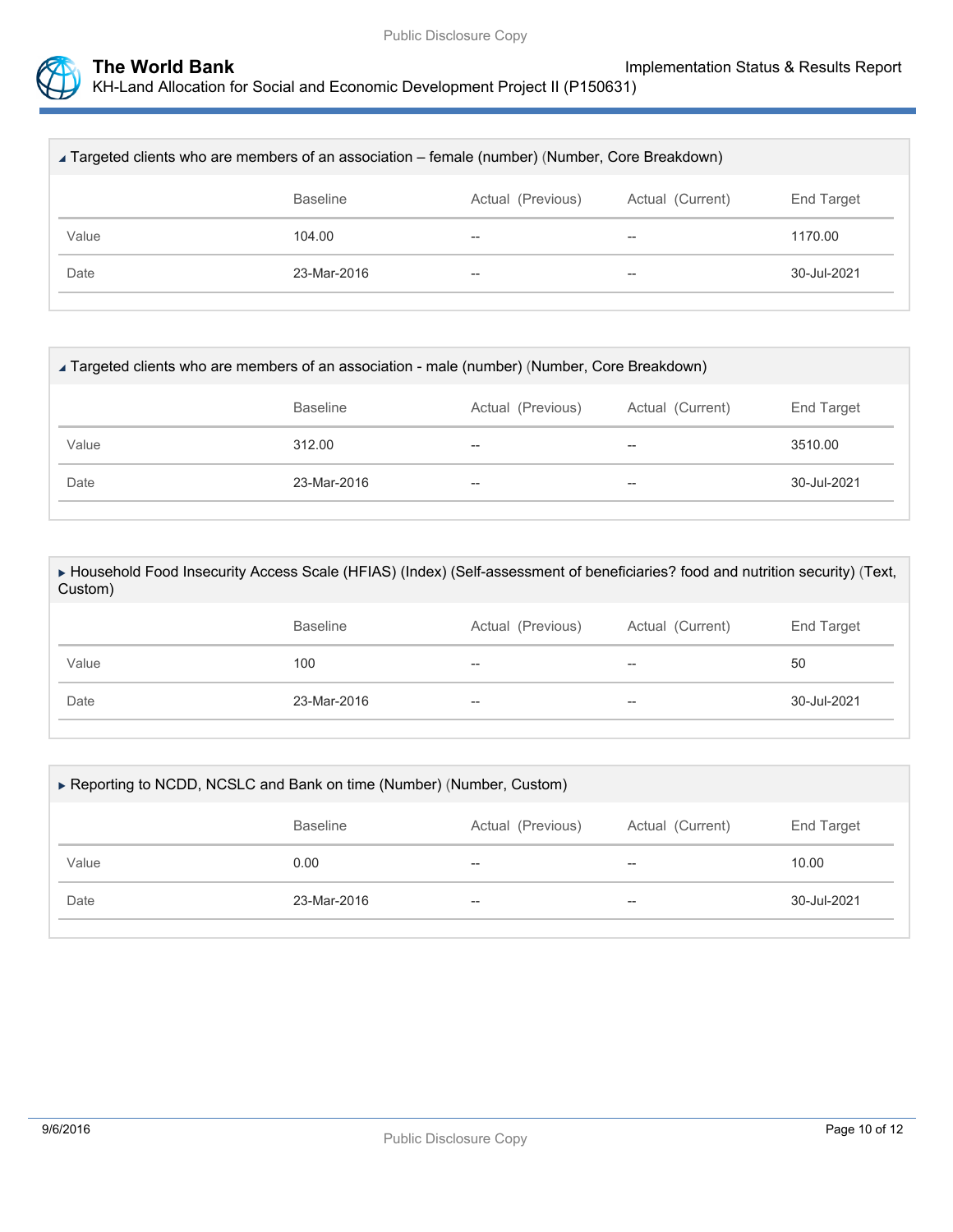

| ► MIS system developed and information regularly updated and publicly available (Text, Custom) |                 |                   |                  |             |
|------------------------------------------------------------------------------------------------|-----------------|-------------------|------------------|-------------|
|                                                                                                | <b>Baseline</b> | Actual (Previous) | Actual (Current) | End Target  |
| Value                                                                                          |                 | --                | $- -$            |             |
| Date                                                                                           | 23-Mar-2016     | --                | $-$              | 30-Jul-2021 |
|                                                                                                |                 |                   |                  |             |

#### Overall Comments

The Results Framework and Indicators have mainly been adopted from the original LASED project. Some of the target numbers, namely Number of Clients, Clients that have adopted improved technology, population with ownership rights as a result of the project, have only slightly increased due to only one additional site. Indicators reflecting changes in production, productivity, FNS; i.e. indicators on the sustainability aspects of project activities have target values reflecting significant expected changes (improvements) during the course of the project.

#### **Data on Financial Performance**

#### **Disbursements (by loan)**

| Project                    | Loan/Credit/TF | <b>Status</b> | Currency      | Original    | Revised      | Cancelled                 | <b>Disbursed</b> | Undisbursed        | <b>Disbursed</b>  |
|----------------------------|----------------|---------------|---------------|-------------|--------------|---------------------------|------------------|--------------------|-------------------|
| P150631                    | IDA-58070      | Effective     | <b>XDR</b>    | 18.20       | 18.20        | 0.00                      | 0.00             | 18.20              | 0%                |
| <b>Key Dates (by loan)</b> |                |               |               |             |              |                           |                  |                    |                   |
| Project                    | Loan/Credit/TF | <b>Status</b> | Approval Date |             | Signing Date | <b>Effectiveness Date</b> |                  | Orig. Closing Date | Rev. Closing Date |
| P150631                    | IDA-58070      | Effective     | 19-May-2016   | 09-Jun-2016 |              | 08-Aug-2016               |                  | 31-Dec-2021        | 31-Dec-2021       |

#### **Cumulative Disbursements**